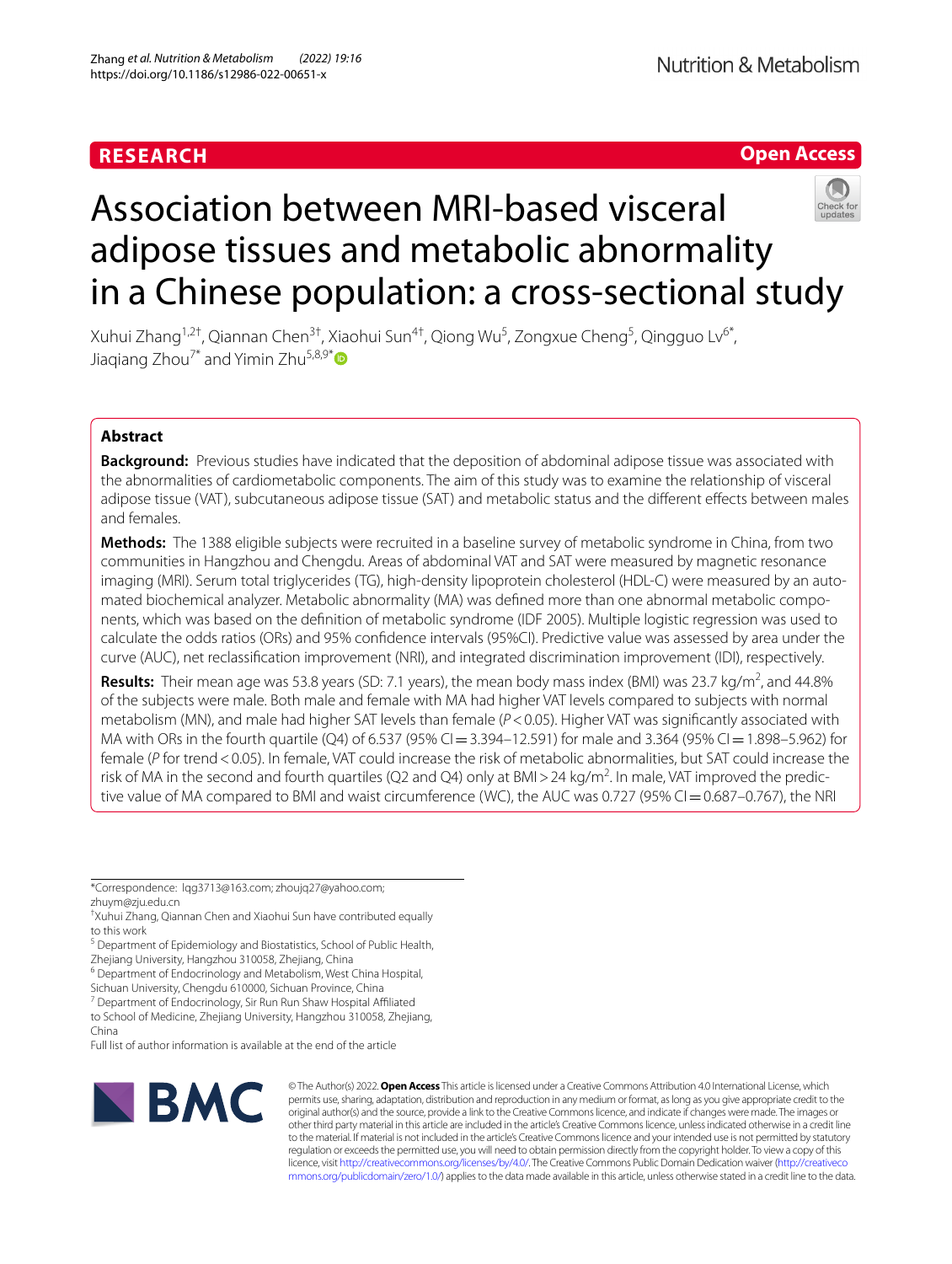was 0.139 (95% CI = 0.070–0.208) and 0.106 (95% CI = 0.038–0.173), and the IDI was 0.074 (95% CI = 0.053–0.095) and  $0.046$  (95% CI = 0.026–0.066). Similar results were found in female.

**Conclusions:** In male, VAT and SAT could increase the risk of metabolic abnormalities both at BMI<24 kg/m<sup>2</sup> and at BMI ≥ 24 kg/m<sup>2</sup>. In female, VAT could increase the risk of metabolic abnormalities but SAT could increase the risk of MA in the second and fourth quartiles (Q2 and Q4) only at BMI > 24 kg/m<sup>2</sup>. Deposition of abdominal adipose tissue was associated with metabolic abnormalities. VAT improved the predictive power of MA.

**Keywords:** Obesity, Subcutaneous adipose tissue (SAT), Visceral adipose tissue (VAT), Body mass index (BMI), Metabolic abnormality (MA)

# **Introduction**

Obesity, especially central obesity, is a well-established risk factor for a several diseases, such as dyslipidemia, type 2 diabetes (T2DM), cardiovascular diseases (CVD), and all-cause mortality [[1](#page-7-0), [2\]](#page-7-1). Body mass index (BMI) and waist circumference (WC) were widely used to evaluate obesity. However, BMI does not fully characterize adiposity, which is limited by age, sex and race specifc BMI in body fat [\[3](#page-7-2)]. Although WC refected central obesity and is readily available, it does not adequately refect actual body adipose tissue distribution and therefore fail to distinguish between abdominal subcutaneous adipose tissue (SAT) and visceral adipose tissue (VAT), and SAT and VAT have diferent metabolic consequences [[4\]](#page-7-3). Studies on the efects of SAT on metabolic abnormality are still inconclusive and even contradictive [[1,](#page-7-0) [5](#page-7-4)[–7](#page-7-5)]. Some studies have found SAT to be a benefcial fat depot for type 2 diabetes and metabolic syndrome [[7,](#page-7-5) [8\]](#page-7-6), however, others have not found a signifcant correlation between SAT and some components of metabolic abnormalities [[5](#page-7-4), [6](#page-7-7), [9\]](#page-7-8). In addition, because of sex-diference in fat accumulation between male and female, the extent to which it afects metabolic abnormalities across sexes is unclear. Some studies have found a causal relationship between higher VAT and cardiometabolic risk factors, with a greater effect on female  $[10]$  $[10]$  $[10]$ . While other studies indicated that the absolute risk contribution of VAT to metabolic factors is greater in male than in female [[11](#page-7-10)], and various fndings also emphasize the sex diferences in regional fat distribution.

One possible reason for these sophisticated associations is the diferent fat distribution in diferent ethnic groups [[12](#page-7-11), [13\]](#page-7-12). In addition, the way in which SAT and VAT are measured and the adjustment for confounding factors are also possible causes. Currently, techniques to accurately assess regional adipose depots include computed tomography (CT) and magnetic resonance imaging (MRI) and so on  $[14]$  $[14]$ . MRI-based adipose tissue measurements that can directly quantify abdominal fat compartments and without radiation. In the Chinese population, limited studies have explored the efects of MRI-measured SAT, VAT on metabolic disorders by sex. Therefore, we examined the relationship between SAT, VAT and metabolic abnormality in male and female separately.

# **Materials and methods Subjects**

These subjects were recruited in a baseline investigation of metabolic syndrome investigation in China in 2010. The participants were recruited if they were  $\geq 18$  years old, detailed information has been described in our previous study  $[15]$  $[15]$ . In this study, a subpopulation from two communities in Hangzhou  $(n=1170)$  and Chengdu  $(n=761)$  was included. Subjects were excluded if they had (1) severe chronic diseases including cardiovascular diseases (including angina, cerebral infarction), cancers, renal dysfunction and other chronic wasting diseases and (2) missing anthropometric information, SAT and VAT data. A total of 1388 eligible subjects were eventually included.

This study was approved by the institutional Review Board of Zhejiang University, China. All participants provided their written informed consents.

## **SAT and VAT measurements**

Abdominal adipose tissue was measured by magnetic resonance imaging (MRI) using a whole-body imaging system (SMT-100, Shimadzu, Japan) with TR-500 and TE-200 of SE. MRI scans were performed at the interface of the umbilicus (approximately the lower edge of L4) with the subject in the supine position. The area of subcutaneous and visceral adipose tissue was calculated using sliceOmatic software (version 4.2).

## **Covariant assessment**

With a standard questionnaire, the information including age, sex, smoking (current, former, and never), alcohol drinking behaviors (never, moderate, and heavy), menstrual history (for female) and disease history were collected. Current smoking was defned as smoking at least one cigarette per day and lasting for one year. Previous smoking was considered to have quit smoking for at least one year. They were classified as heavy drinkers,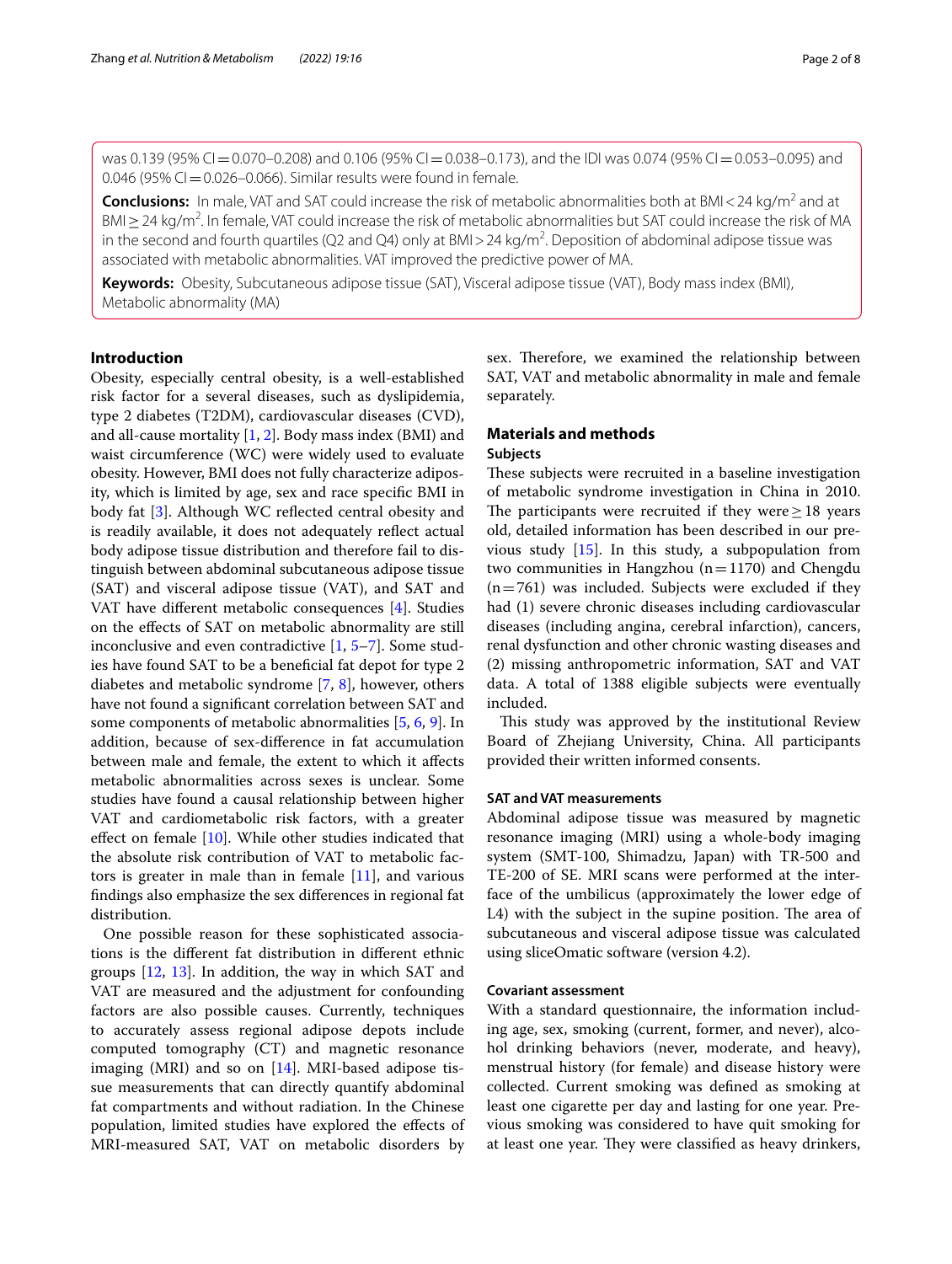moderate drinkers and never drinkers according to the frequency of alcohol consumption: more than 3 times a week was classifed as heavy drinking. A local nurse or investigator asked the subjects if they have any diseases such as hypertension and if they use medication. Anthropometric variables were collected by trained investigators following a standard protocol [[15\]](#page-7-14) and included weight, height, waist circumference (WC), systolic blood pressure (SBP), and diastolic blood pressure (DBP). The protocols were briefy described below. BMI was calculated as weight (kg) divided by the square of height (m). Height and weight were measured when the subjects wore light clothing and without shoes. WC was measured at the midpoint between the iliac crest and lowest rib. Blood pressure was investigated in a seated position with a mercury sphygmomanometer. SBP and DBP were measured as the average of three repeat measurements with an interval of at least 30 s.

The overnight fasting blood samples were collected for each subject. Total triglycerides (TG), total cholesterol (TC), high-density lipoprotein cholesterol (HDL-C), lowdensity lipoprotein cholesterol (LDL-C) were measured by biochemical auto-analyzers (Hitachi 7060, Tokyo, Japan). Fasting plasma glucose (FPG) was analyzed using the glucose oxidase method with a Beckman Glucose Analyzer (Beckman Instruments, Irvine, CA, USA). A 2 h oral glucose tolerance test (OGTT-2h) was performed as a routine procedure for the subjects, except for patients with previously diagnosed diabetes.

The metabolic abnormality component was defined according to the 2005 International Diabetes Federation (IDF) criteria for metabolic syndrome [[16](#page-7-15)], including elevated  $TG \geq 1.7$  mmol/L, low HDL-C < 1.03 mmol/L (in male), < 1.29 mmol/L (in female); elevated  $(in \qquad female);$  $FPG \geq 5.6$  mmol/L or a history of diabetes, or used antidiabetic drugs; elevated SBP≥130 mmHg, or DBP ≥ 85 mmHg or used antihypertensive drugs. Metabolic abnormality (MA) was defned as more than one abnormal metabolic component, and metabolic normality (MN) was defned as zero or only one abnormal metabolic component [\[15](#page-7-14)]. According to the BMI standard for Chinese adults proposed by the China Working Group on Obesity (WGOC), a BMI threshold of 24 kg/m<sup>2</sup> [[17](#page-7-16)] was used to explore the correlation between SAT, VAT and MA in diferent Chinese populations at normal and abnormal BMI.

## **Statistical analysis**

Continuous variables are presented as mean $\pm$ standard deviation (SD) or median and inter-quartile range (IQR). Categorical variables were shown as numbers (%). Student's t-test or the Wilcoxon rank-sum test was used to compare continuous variables. Chi-square tests were used to compare categorical variables. The subjects were divided into four groups by quartiles of SAT and VAT, with the first quartile  $(Q1)$  as the reference group. The ORs and 95%CIs for each quartile using multiple logistic regression, adjusted for age, BMI (for overall), smoke, drink, menstrual history (for female). A twotailed *P*<0.05 was considered statistically signifcant. Two packages of "Predict ABEL" and "pROC" were used to calculate the net reclassifcation improvement (NRI), integrated discrimination improvement (IDI), area under curve (AUC) and so on. The software IBM SPSS Statistics version 25.0 and R 3.6.3 were used to analyze the data.

# **Results**

## **The baseline characteristics of subjects**

The baseline characteristics by sex are summarized in Table [1](#page-3-0). Of the 1388 subjects, 622 (44.8%) were male,  $766$   $(55.2%)$  were female. Their mean age was  $53.8$  years  $(SD=7.1)$ . The median VAT for male was 91.0 cm<sup>2</sup>  $(55.1 - 127.4 \text{ cm}^2)$  higher than 60.4 cm<sup>2</sup> (43.3–79.6 cm<sup>2</sup>) for female  $(P<0.05)$ , and the median SAT for male was 123.2 cm<sup>2</sup> (98.1–149.8 cm<sup>2</sup>) lower than 178.2 cm<sup>2</sup> (139.1– 221.6  $\text{cm}^2$ ) for female (*P*<0.05). Compared to female, male had higher BMI, WC, WHR, VAT, SBP, DBP, FPG, OGTT-2 h, TG, and higher prevalence of metabolic abnormality; however, female had higher TC and HDL-C (all the  $P$  values < 0.05).

# **Levels of SAT, VAT in diferent metabolic status stratifed by sex and BMI**

The levels of SAT and VAT in metabolic abnormalities stratifed by sex and BMI are presented in Table [2](#page-3-1). In male, the median SAT for MA was  $130.6 \text{ cm}^2$  (106.2– 159.5 cm<sup>2</sup>) higher than 110.8 cm<sup>2</sup> (80.3–141.3 cm<sup>2</sup>) for MN group. The median VAT for MA was  $110.5 \text{ cm}^2$  $(75.2-136.8 \text{ cm}^2)$  higher than 64.5 cm<sup>2</sup> (32.1–101.2 cm<sup>2</sup>) for MN group (all the *P* values<0.05). Similar results were found in female (Table [2](#page-3-1)).

When stratified by levels of BMI at 24  $\text{kg/m}^2$ , subjects with MA had signifcantly higher levels of SAT and VAT than MN group in male. In female, only VAT was relatively high in MA, and the diference was statistically significant  $(P<0.05)$ .

# **The associations of diferent levels of SAT, VAT with metabolic abnormality stratifed by sex and BMI**

Table [3](#page-4-0) shows the associations of SAT, VAT with metabolic abnormality stratifed by sex and BMI after adjusted for age, BMI (for overall), smoke, drink, and menstrual history (for female). In male and female, VAT was signifcantly correlated with the higher risk of MA (*P* for trend<0.05). Compared with the reference group for the first quartile  $(Q1)$ , the ORs in fourth quartile  $(Q4)$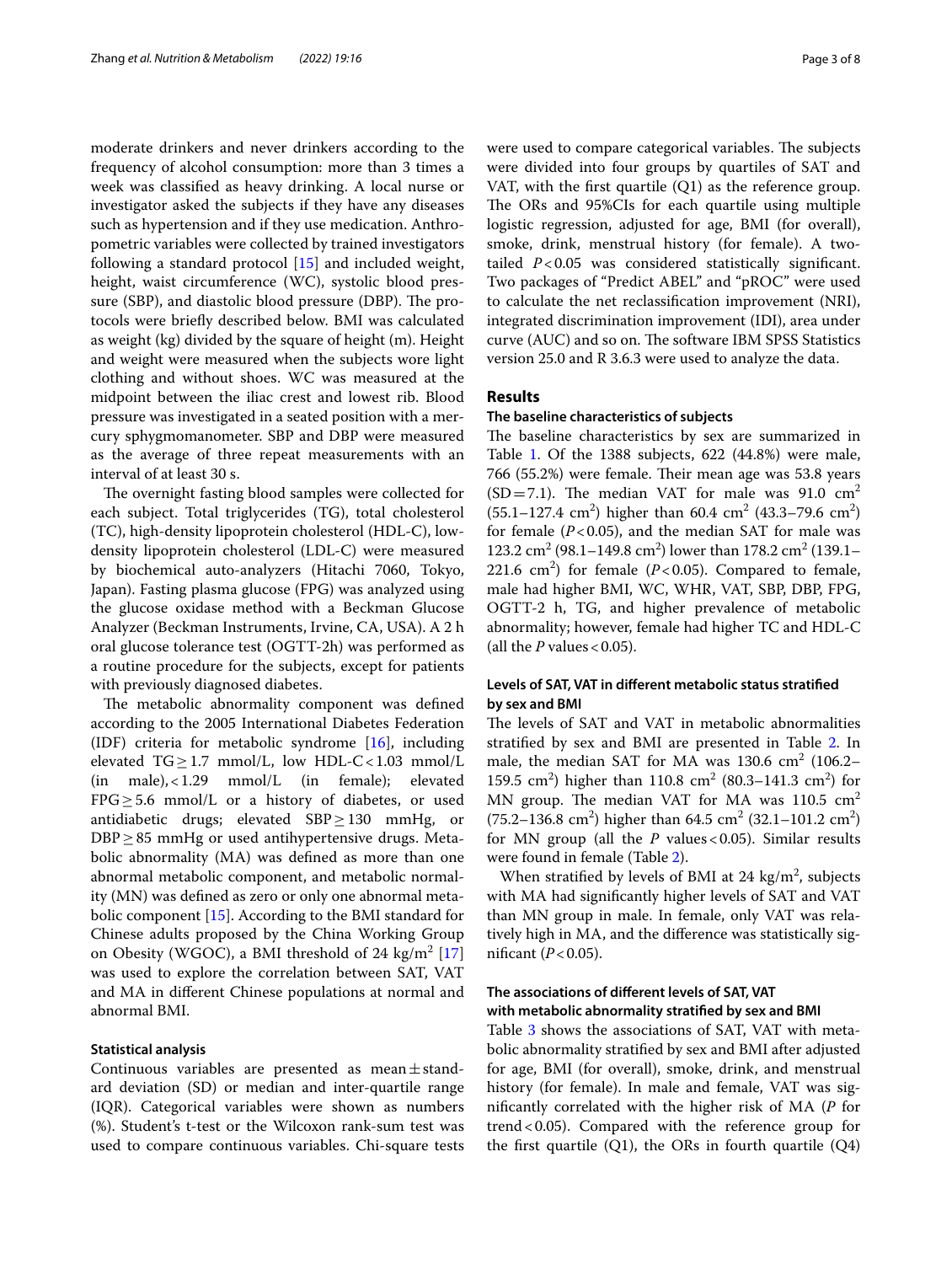| <b>Characteristics</b> | Total ( $n = 1388$ ) | Male ( $n = 622$ )   | Female ( $n = 766$ ) | P       |
|------------------------|----------------------|----------------------|----------------------|---------|
| Age (years)            | $53.8 \pm 7.1$       | $53.6 \pm 7.1$       | $53.9 \pm 7.1$       | 0.539   |
| BMI ( $kg/m2$ )        | $23.70 \pm 2.99$     | $24.18 \pm 2.99$     | $23.31 \pm 2.93$     | < 0.001 |
| WC (cm)                | $79.3 \pm 9.0$       | $83.3 \pm 8.4$       | $76.0 \pm 8.1$       | < 0.001 |
| <b>WHR</b>             | $0.87 \pm 0.07$      | $0.90 \pm 0.06$      | $0.84 \pm 0.06$      | < 0.001 |
| SAT area $(cm2)$       | 148.5 (112.9-194.7)  | 123.2 (98.1-149.8)   | 178.2 (139.1-221.6)  | < 0.001 |
| VAT area $(cm2)$       | 69.5 (45.5 - 107.2)  | $91.0(55.1 - 127.4)$ | $60.4(43.3 - 79.6)$  | < 0.001 |
| SBP (mmHg)             | $120.5 \pm 15.8$     | $123.7 \pm 15.4$     | $117.8 \pm 15.6$     | < 0.001 |
| DBP (mmHg)             | $79.5 \pm 9.8$       | $82.4 \pm 9.8$       | $77.2 \pm 9.2$       | < 0.001 |
| FPG (mmol/L)           | $5.12 \pm 1.17$      | $5.23 \pm 1.41$      | $5.03 \pm 0.92$      | 0.003   |
| OGTT-2 h (mmol/L)      | $6.65 \pm 3.30$      | $6.97 \pm 3.93$      | $6.38 \pm 2.65$      | 0.002   |
| TC (mmol/L)            | $5.28 \pm 1.08$      | $5.13 \pm 1.00$      | $5.40 \pm 1.13$      | < 0.001 |
| TG (mmol/L)            | $1.30(0.90 - 1.87)$  | $1.47(1.00 - 2.19)$  | $1.20(0.85 - 1.70)$  | < 0.001 |
| HDL-C (mmol/L)         | $1.48 \pm 0.36$      | $1.36 \pm 0.33$      | $1.58 \pm 0.36$      | < 0.001 |
| LDL-C (mmol/L)         | $2.59 \pm 0.67$      | $2.57 \pm 0.67$      | $2.61 \pm 0.66$      | 0.273   |
| MA (n, %)              | 667 (48.1%)          | 357 (57.4)           | 310 (40.5)           | < 0.001 |

<span id="page-3-0"></span>

Data are presented as means±standard deviation or medians (inter-quartile ranges) or n (percentage). *BMI* body mass index, *WC* waist circumference, *WHR* waist-tohip ratio, *SAT* subcutaneous adipose tissue, *VAT* visceral adipose tissue, *SBP* systolic blood pressure, *DBP* diastolic blood pressure, *FPG* fasting plasma glucose, *OGTT-2h* 2 h post oral glucose tolerance test, *TC* total cholesterol, *TG* triglyceride, *HDL-C* high density lipoprotein cholesterol, *LDL-C* low density lipoprotein cholesterol, *MA* metabolic abnormality, which was defned as metabolic abnormal components≥2, which were based on the defnition of metabolic syndrome (IDF 2005)

<span id="page-3-1"></span>

|  |  |  | <b>Table 2</b> Levels of SAT, VAT in different metabolic status stratified by sex and BMI |  |  |
|--|--|--|-------------------------------------------------------------------------------------------|--|--|
|--|--|--|-------------------------------------------------------------------------------------------|--|--|

|                                 | Male                  |                      | Female  |                     |                     |         |
|---------------------------------|-----------------------|----------------------|---------|---------------------|---------------------|---------|
|                                 | MN                    | МA                   | P       | <b>MN</b>           | МA                  | P       |
| Overall                         |                       |                      |         |                     |                     |         |
| SAT                             | $110.8(80.3 - 141.3)$ | 130.6 (106.2-159.5)  | < 0.001 | 170.3 (133.9-205.9) | 191.0 (148.8-239.3) | < 0.001 |
| VAT                             | $64.5(32.1 - 101.2)$  | 110.5 (75.2-136.8)   | < 0.001 | 53.4 (36.0-68.8)    | 75.2 (55.9-107.2)   | < 0.001 |
| BMI < 24 kg/m <sup>2</sup>      |                       |                      |         |                     |                     |         |
| <b>SAT</b>                      | 90.7 (66.92-112.2)    | 106.5 (82.7-121.4)   | 0.001   | 154.5 (125.9-183.1) | 155.2 (126.7-192.6) | 0.378   |
| VAT                             | 42.1 (22.8-67.8)      | 77.10 (53.90-104.05) | < 0.001 | 48.9 (34.2-62.6)    | 59.9 (46.6-78.3)    | < 0.001 |
| BMI $\geq$ 24 kg/m <sup>2</sup> |                       |                      |         |                     |                     |         |
| SAT                             | 139.5 (116.1-161.7)   | 148.0 (125.6-180.9)  | 0.004   | 212.5 (180.8-250.6) | 223.6 (184.3-265.0) | 0.066   |
| VAT                             | 97.8 (69.4-122.9)     | 126.6 (101.7-155.8)  | < 0.001 | 66.4 (47.0-92.7)    | 94.0 (68.0-123.1)   | < 0.001 |

Data are presented as medians (inter-quartile ranges)

*BMI* body mass index, *MN* metabolic normality, which was defined as abnormally metabolic components ≤1, *MA* metabolic abnormality, which was defined as metabolic abnormal components≥2

were 6.537 (95% CI=3.394–12.591) for male and 3.364  $(95\% \text{ CI} = 1.898 - 5.962)$  for female, respectively. However, there was no association between SAT and MA when BMI was not grouped. Since there are relatively few Q3 and Q4 males with metabolic abnormality when BMI<24 kg/m<sup>2</sup>, so we put Q3 and Q4 males together for analysis.

When stratified by BMI level of 24  $\text{kg/m}^2$ , VAT was found to be signifcantly associated with MA in both male and female. However, for SAT, diferent efects were found between males and females. In male, SAT were consistently associated with the risk of MA for both

BMI<24 kg/m<sup>2</sup> and BMI  $\geq$  24 kg/m<sup>2</sup> (*P* for trend < 0.05). In female, SAT could increase the risk of MA only when  $BMI \geq 24$  kg/m<sup>2</sup>. Additional File [1](#page-6-0): Table S2 show the relationship between SAT, VAT and metabolic components, indicating that SAT may be a protective factor for high BS (blood sugar) in female, with an OR for Q4 was 0.383 (0.185–0.792) (*P* for trend < 0.05).

# **The predictive abilities of VAT and SAT for metabolic abnormality**

Table [4](#page-5-0) describes the predictive abilities of VAT and SAT for metabolic abnormality. In male, the AUC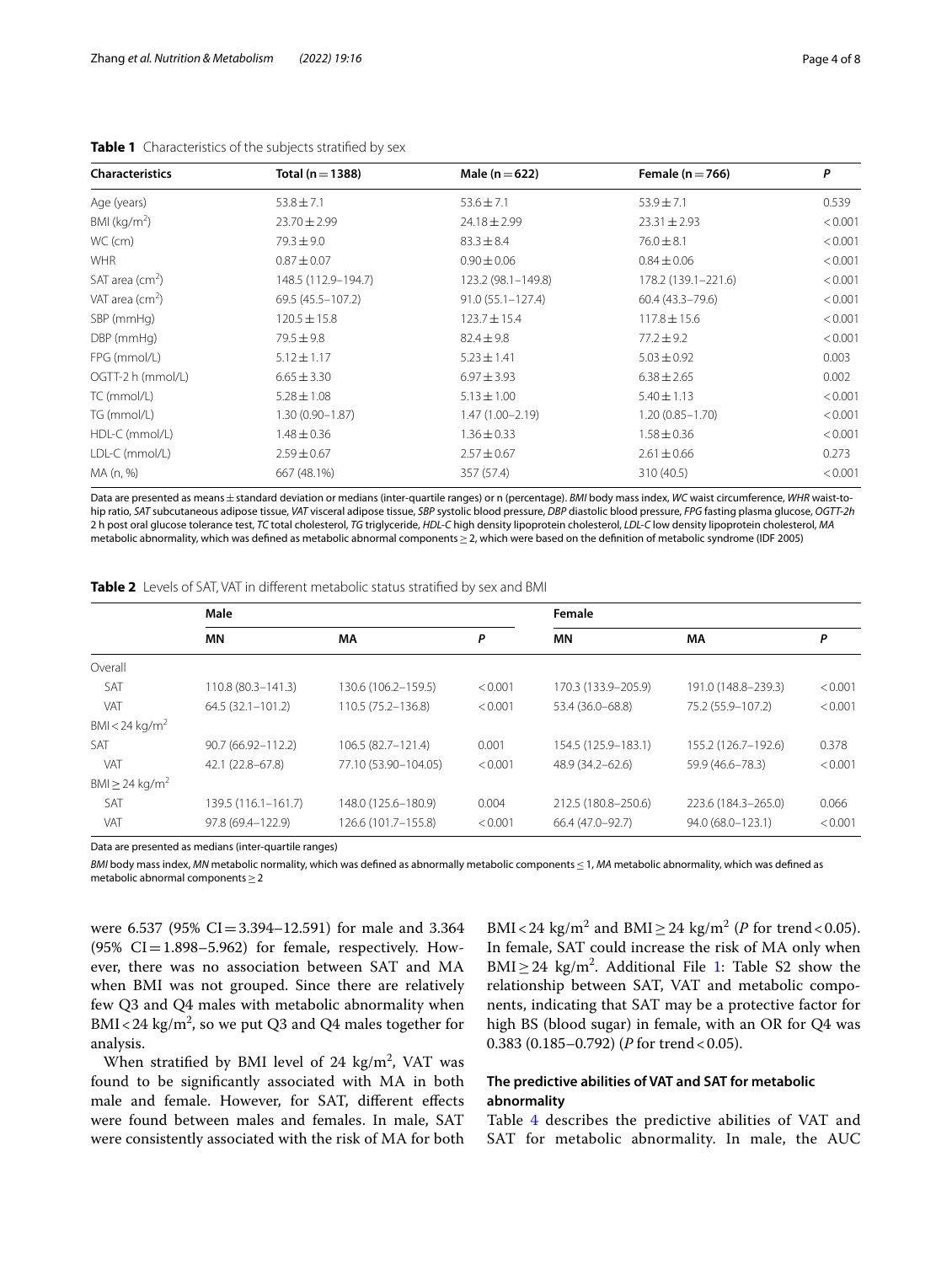|                                 | Male |      |                      | Female |      |                        |  |
|---------------------------------|------|------|----------------------|--------|------|------------------------|--|
|                                 | n    | $\%$ | OR (95%CI)           | n      | $\%$ | OR (95%CI)             |  |
| Overall                         |      |      |                      |        |      |                        |  |
| SAT                             |      |      |                      |        |      |                        |  |
| Q1                              | 60   | 38.7 | ref                  | 60     | 31.4 | Ref                    |  |
| Q2                              | 91   | 58.7 | 1.458 (0.878-2.421)  | 70     | 36.6 | 0.833 (0.518-1.338)    |  |
| Q <sub>3</sub>                  | 97   | 62.6 | 1.344 (0.762-2.371)  | 76     | 39.4 | $0.667(0.403 - 1.103)$ |  |
| Q4                              | 109  | 70.3 | 1.391 (0.707-2.735)  | 104    | 54.5 | 0.576 (0.319-1.040)    |  |
| $P$ for trend                   |      |      | 0.445                |        |      | 0.05                   |  |
| VAT                             |      |      |                      |        |      |                        |  |
| Q1                              | 45   | 29   | ref                  | 40     | 20.9 | ref                    |  |
| Q2                              | 85   | 54.5 | 2.530 (1.512-4.232)  | 64     | 33.3 | 1.495 (0.914-2.444)    |  |
| Q3                              | 105  | 67.3 | 3.939 (2.199-7.053)  | 77     | 40.1 | 1.565 (0.946-2.589)    |  |
| Q4                              | 122  | 78.7 | 6.537 (3.394-12.591) | 129    | 67.5 | 3.364 (1.898-5.962)    |  |
| $P$ for trend                   |      |      | < 0.001              |        |      | < 0.001                |  |
| BMI < 24 kg/m <sup>2</sup>      |      |      |                      |        |      |                        |  |
| SAT                             |      |      |                      |        |      |                        |  |
| $\mathsf{Q}1$                   | 50   | 38.8 | ref                  | 47     | 30.1 | ref                    |  |
| Q2                              | 54   | 56.8 | 2.062 (1.177-3.613)  | 49     | 30.8 | $0.911(0.549 - 1.511)$ |  |
| Q3 and Q4                       | 32   | 56.1 | 2.121 (1.103-4.078)  | 31     | 29.5 | $0.896(0.510 - 1.575)$ |  |
| Q4                              |      |      |                      | 20     | 47.6 | 1.631 (0.781-3.407)    |  |
| $P$ for trend                   |      |      | 0.009                |        |      | 0.463                  |  |
| VAT                             |      |      |                      |        |      |                        |  |
| Q1                              | 36   | 28.1 | ref                  | 29     | 19.5 | Ref                    |  |
| Q2                              | 52   | 59.1 | 3.505 (1.945-6.314)  | 46     | 31.1 | 1.631 (0.936-2.845)    |  |
| Q3 and Q4                       | 48   | 71.6 | 6.026 (3.079-11.795) | 40     | 33.6 | 1.770 (0.988-3.168)    |  |
| Q4                              |      |      |                      | 32     | 69.6 | 7.422 (3.422-16.095)   |  |
| $P$ for trend                   |      |      | < 0.001              |        |      | < 0.001                |  |
| $BMl \geq 24$ kg/m <sup>2</sup> |      |      |                      |        |      |                        |  |
| SAT                             |      |      |                      |        |      |                        |  |
| Q1                              | 10   | 38.5 | ref                  | 13     | 37.1 | Ref                    |  |
| Q2                              | 37   | 61.7 | 2.516 (0.949-6.672)  | 21     | 65.6 | 4.753 (1.531-14.755)   |  |
| Q3                              | 70   | 64.8 | 2.823 (1.132-7.039)  | 45     | 51.1 | 2.474 (0.968-6.323)    |  |
| Q4                              | 104  | 71.7 | 3.862 (1.573-9.484)  | 84     | 56.4 | 2.502 (1.021-6.129)    |  |
| $P$ for trend                   |      |      | 0.005                |        |      | 0.350                  |  |
| VAT                             |      |      |                      |        |      |                        |  |
| Q1                              | 9    | 33.3 | ref                  | 11     | 26.2 | ref                    |  |
| Q <sub>2</sub>                  | 33   | 48.5 | 1.703 (0.656-4.420)  | 18     | 40.9 | 2.185 (0.803-5.944)    |  |
| Q <sub>3</sub>                  | 71   | 64   | 3.244 (1.305-8.064)  | 37     | 50.7 | 2.576 (1.024-6.478)    |  |
| Q4                              | 108  | 81.2 | 7.836 (3.086-19.893) | 97     | 66.9 | 4.607 (1.909-11.118)   |  |
| $P$ for trend                   |      |      | < 0.001              |        |      | < 0.001                |  |

## <span id="page-4-0"></span>**Table 3** The relationships between SAT, VAT and metabolic abnormality stratifed by sex and BMI

Data are presented as OR (95%CI). The "n" was the case of MA, and "%" means the proportion of MA in the subgroups

*BMI* body mass index. The ORs was adjusted for age, BMI (for overall), smoke, drink, and menstrual history (for female). Male: SAT:Q1 (<98.1), Q2 (98.1−), Q3 (123.2−), Q4 (149.8−); VAT:Q1 (<55.1), Q2 (55.1−), Q3 (91.00−), Q4 (127.4−); Female:SAT:Q1 (<139.1), Q2 (139.1−),Q3 (178.2−),Q4 (221.6−); VAT:Q1 (<43.0), Q2 (43.0−), Q3 (60.4−), Q4 (79.6−)

of VAT was 0.727 (95%CI=0.687-0.767), significantly higher than BMI (0.658,  $95\%CI = 0.614 - 0.701$ ) and WC (0.688, 95%CI=0.646–0.730) (all the *P* values < 0.05). VAT could improve the predictive value of MA compared with BMI or WC, with NRIs (95%CI) of 0.139 (0.070, 0.208) and 0.106 (0.038, 0.173), respectively; and the IDIs (95%CI) were 0.074 (0.053, 0.095) and 0.046 (0.026, 0.066), respectively. But SAT was less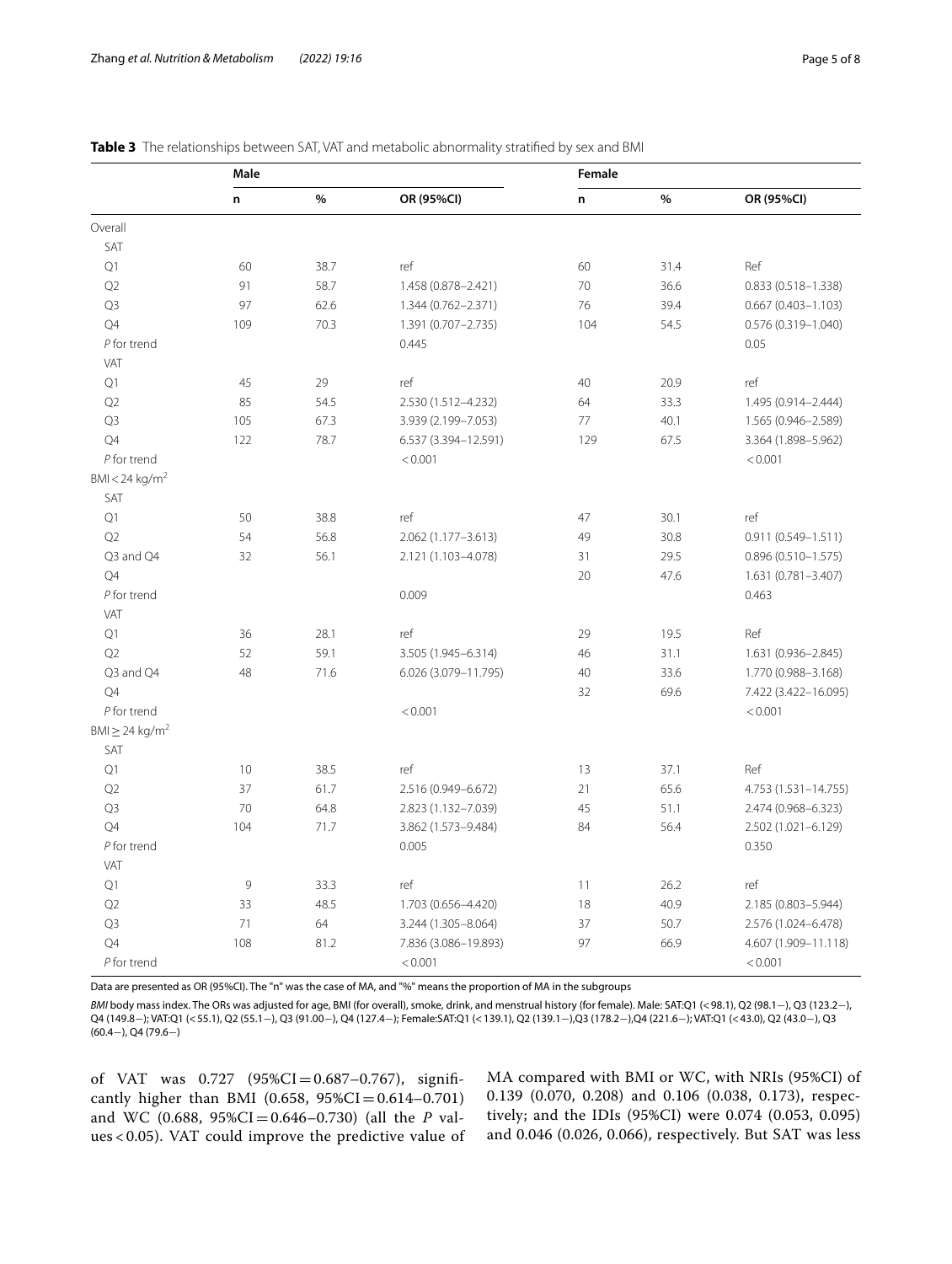|            | <b>AUC (95%CI)</b>     | z        | P       | NRI (95%CI) *                | P       | IDI (95%CI)*                     | P       |
|------------|------------------------|----------|---------|------------------------------|---------|----------------------------------|---------|
| Male       |                        |          |         |                              |         |                                  |         |
| <b>BMI</b> | $0.658(0.614 - 0.701)$ |          |         |                              |         |                                  |         |
| <b>WC</b>  | $0.688(0.646 - 0.730)$ |          |         |                              |         |                                  |         |
| SAT        | $0.639(0.594 - 0.683)$ | 1.160    | 0.246   | $0.070 (-0.004, 0.144)$      | 0.062   | $-0.022(-0.036, -0.007)$         | 0.003   |
| SAT*       |                        | 3.012    | 0.003   | $-0.029(-0.102, 0.044)$      | 0.442   | $-0.050$ ( $-0.066$ , $-0.034$ ) | < 0.001 |
| VAT        | $0.727(0.687 - 0.767)$ | $-3.864$ | < 0.001 | 0.139(0.070, 0.208)          | < 0.001 | 0.074(0.053, 0.095)              | < 0.001 |
| VAT*       |                        | $-2.458$ | 0.014   | 0.106(0.038, 0.173)          | 0.003   | 0.046(0.026, 0.066)              | < 0.001 |
| Female     |                        |          |         |                              |         |                                  |         |
| <b>BMI</b> | $0.666(0.627 - 0.705)$ |          |         |                              |         |                                  |         |
| WC         | $0.693(0.655 - 0.732)$ |          |         |                              |         |                                  |         |
| <b>SAT</b> | $0.602(0.560 - 0.643)$ | 3.895    | < 0.001 | $-0.057$ ( $-0.125, 0.012$ ) | 0.106   | $-0.052$ ( $-0.067$ , $-0.037$ ) | < 0.001 |
| SAT*       |                        | 5.095    | < 0.001 | $-0.118(-0.188, -0.048)$     | 0.001   | $-0.074$ ( $-0.092$ , $-0.056$ ) | < 0.001 |
| VAT        | $0.712(0.674 - 0.749)$ | $-2.562$ | 0.010   | 0.112(0.037, 0.188)          | 0.004   | 0.050(0.028, 0.072)              | < 0.001 |
| VAT*       |                        | $-1.115$ | 0.265   | $0.042 (-0.031, 0.114)$      | 0.261   | 0.028(0.007, 0.049)              | 0.008   |

<span id="page-5-0"></span>**Table 4** The predictive values on metabolic abnormality in BMI, WC, SAT and VAT

\*The predictive values in VAT and SAT compared to WC

*AUC* area under curve, *NRI* net reclassifcation improvement, *IDI* integrated discriminationimprovement

predictive of metabolic abnormalities than WC and BMI.

Similar results were found in female (Table [4](#page-5-0)), with an AUC of  $0.712$  (95%CI=0.674-0.749) for VAT, significantly higher than BMI (0.666,  $95\%CI = 0.627 - 0.705$ ) and WC (0.693, 95%CI=0.655–0.732) (all the *P* values<0.05). Compared with BMI and WC, VAT improved the predictive value.

# **Discussion**

In this cross-sectional study, we found that higher VAT, but not SAT, was associated with the risk of MA when BMI was used as a covariate. However, after BMI stratifcation, SAT and VAT in men could increase the risk of MA at all levels of BMI. For women, SAT could increase the risk of MA in the second and fourth quartiles (Q2 and Q4) only at  $BMI > 24$  kg/m<sup>2</sup>. Compared with BMI and WC, VAT improved the predictive power of MA. Deposition of abdominal adipose tissue was associated with the risk of MA.

In fact, there are some diferences between SAT and VAT in anatomy, cytology, molecular, physiology, clinical and so on  $[18]$  $[18]$  $[18]$ . The VAT is considered to be the more pathogenic adipose tissue compartment compared to the SAT  $[19]$  $[19]$ . This may be related to the biological function of VAT, a metabolically active organ that includes more non-adipocytes, including macrophages, immune cells, preadipocytes and fbroblasts, and can secrete amounts of infammation mediators to induce metabolic disorders [\[18](#page-7-17), [20–](#page-7-19)[22](#page-7-20)]. And in our Additional fle [1](#page-6-0): Table S1, We found that VAT was positively associated with both high TG and low HDL-C. In addition, the high lipolytic activity of VAT and its accompanying infammatory response also contribute to abnormal lipogenesis, glucose homeostasis, and vascular health  $[23, 24]$  $[23, 24]$  $[23, 24]$  $[23, 24]$  $[23, 24]$ . Thus, a higher VAT may increase the risk of developing metabolic abnormalities. With regards to the contribution of VAT in diferent sex, inconclusive results were reported [[10,](#page-7-9) [11](#page-7-10), [25](#page-7-23)[–27](#page-7-24)]. Several Caucasian studies have shown that VAT is more strongly associated with type 2 diabetes, hypertension and hyperlipidemia in female [[10](#page-7-9), [25](#page-7-23), [28\]](#page-7-25). In our Additional fle [1:](#page-6-0) Table S3, we observed that the efect of VAT on high TG and low-HDL was higher in male, indicating that VAT may have more striking efect on lipid metabolism in male than female. The possible reason maybe that only a limited number of confounders were adjusted, which may have afected the results. An expanded study of the Chinese population is necessary to determine the gender diferences in the contribution of VAT. In general, the relationship between VAT and metabolic outcomes is relatively stable, which may be related to multiple biological efects of VAT.

SAT is known to have adverse effects on a variety of metabolic risk factors and may have unique pathogenic properties independent of BMI [[1,](#page-7-0) [6](#page-7-7), [25](#page-7-23), [29\]](#page-7-26), and the efects of diferent levels of SAT on cardiometabolic factors are inconsistent  $[1, 6, 13, 19, 25, 30]$  $[1, 6, 13, 19, 25, 30]$  $[1, 6, 13, 19, 25, 30]$  $[1, 6, 13, 19, 25, 30]$  $[1, 6, 13, 19, 25, 30]$  $[1, 6, 13, 19, 25, 30]$  $[1, 6, 13, 19, 25, 30]$  $[1, 6, 13, 19, 25, 30]$  $[1, 6, 13, 19, 25, 30]$  $[1, 6, 13, 19, 25, 30]$  $[1, 6, 13, 19, 25, 30]$  $[1, 6, 13, 19, 25, 30]$ . Consistent with previous studies [\[30–](#page-7-27)[32\]](#page-7-28), our study (See Additional fle [1](#page-6-0): Tables S1, S2) showed that higher SAT was not associated with hypertension, higher TG, and lower HDL-C risk after adjustment for age, smoke, drink, and menstrual history (for women), and SAT may be a protective factor for blood sugar. Several studies with European or African populations have found independent associations of SAT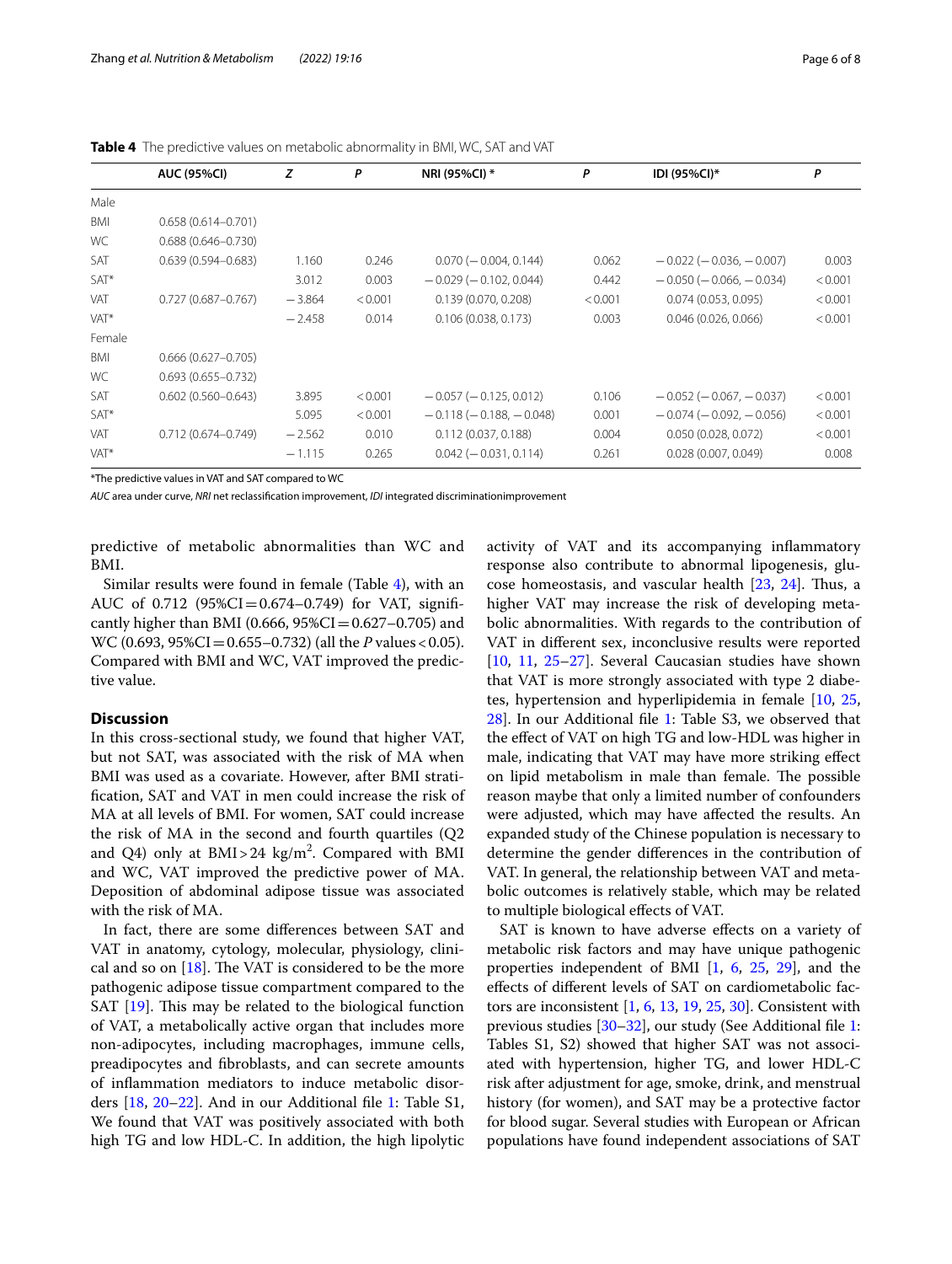with high blood pressure (H-BP) and HDL-C [\[1,](#page-7-0) [14](#page-7-13), [26](#page-7-29)], suggesting that SAT has diferent efects in diferent ethnic groups. A possible explanation for this sex diference in SAT is the diferent sex steroid hormone profles, as these sex hormones are important in regulating adipose tissue distribution and energy metabolism  $[33, 34]$  $[33, 34]$  $[33, 34]$  $[33, 34]$  $[33, 34]$ . There are also several hypotheses for the protective efect of SAT to explain this observation. One is that smaller adipocytes, SAT are more sensitive to insulin and have a greater capacity to absorb fatty acids and triglycerides and therefore can act as a powerful buffer to prevent excess fat from entering non-adipose tissue [[35](#page-7-32)]. On the other hand, SAT can secrete more favorable adipokines such as adiponectin, with antidiabetics and antiatherogenic properties [[18,](#page-7-17) [23\]](#page-7-21). Therefore, the different effects of SAT on metabolic outcomes may be related to its biological functions. Since SAT has diferent efects on metabolic components in diferent sexes, it may result in a less stable correlation between SAT and metabolic abnormality.

Previous studies have shown that baseline and changes in VAT were independent predictors of future dyslipidemia, but BMI and SAT were not associated with future development of atherosclerotic dyslipidemia [\[36\]](#page-7-33). This result is consistent to our study that VAT is a better predictor for MA compared with BMI and WC.

There are some advantages in our study. Areas of SAT and VAT were measured using MRI, which is the gold standard method of determining abdominal adipose tissue  $[37]$ . The data, including anthropometric and questionnaire-based information, were collected by trained health professionals, and the biochemical measurements followed the standard protocols. Our study also has some limitations. First, we cannot infer a causal relationship between the adipose indices and the metabolic abnormality because of the cross-sectional design. Second, this study included limited confounding factors, such as not including regional fat distribution, such as deep SAT and superfcial SAT, and medication use, which may have biased the results. Thirdly, the sample size of this study was relatively small. Finally, our data were based on only one single ethnic group, thus the results may not be applied to other ethnicities.

## **Conclusions**

In male, VAT and SAT could increase the risk of metabolic abnormalities both at  $\text{BMI} < 24$  kg/m<sup>2</sup> and at  $\text{BMI} \geq 24 \text{ kg/m}^2$ . In female, VAT could increase the risk of metabolic abnormalities but SAT could increase the risk of MA in the second and fourth quartiles (Q2 and Q4) only at  $BMI > 24$  kg/m<sup>2</sup>. Deposition of abdominal adipose tissue was associated with metabolic abnormalities. VAT improved the predictive power of MA.

### **Abbreviations**

SAT: Subcutaneous adipose tissue; VAT: Visceral adipose tissue; MRI: Nuclear magnetic resonance imaging; BMI: Body mass index; WC: Waist circumference; WHR: Waist-to-hip ratio; SBP: Systolic blood pressure; DBP: Diastolic blood pressure; FPG: Fasting plasma glucose; OGTT-2h: 2-Hour post oral glucose tolerance test; TC: Total cholesterol; TG: Triglyceride; HDL-C: High density lipoprotein cholesterol; LDL-C: Low density lipoprotein cholesterol; MA: Metabolic abnormality; MN: Metabolic normality.

## **Supplementary Information**

The online version contains supplementary material available at [https://doi.](https://doi.org/10.1186/s12986-022-00651-x) [org/10.1186/s12986-022-00651-x.](https://doi.org/10.1186/s12986-022-00651-x)

<span id="page-6-0"></span>**Additional fle 1.** Supplementary Tables.

#### **Acknowledgements**

We also would like to thank all the participants and investigators that took part in this study.

#### **Authors' contributions**

Conceptualization, YZ; Data curation, QC; Formal analysis, QC and XS; Funding acquisition, XZ and YZ; Investigation, QL and JZ; Project administration, XZ and YZ; Supervision, YZ; Writing—original draft, XZ and QC; Writing—review and editing, YZ, QW, and ZC. All authors read and approved the fnal manuscript.

### **Funding**

This work was supported by the grants from National Key Research and Development Program of China (2017YFC0907004), Hangzhou Science and Technology Project (20171226Y27), and Zhejiang Health Science and technology Project (2021KY268), Key Medical Discipline of Hangzhou (Disinfection and Vector Biological Control). The funder has no role in the design of the study, collection, analysis, and interpretation of data.

#### **Availability of data and materials**

The datasets used and/or analyzed during the current study are available from the corresponding author on reasonable request.

#### **Declarations**

#### **Ethics approval and consent to participate**

The study was approved by the institutional review board at Zhejiang University, Zhejiang, China. All participants were given their written informed consents.

#### **Consent for publication**

Not applicable.

#### **Competing interests**

The authors declare that they have no competing interests.

## **Author details**

<sup>1</sup> Hangzhou Center for Disease Control and Prevention, Hangzhou 310051, Zhejiang, China. <sup>2</sup> Affiliated Hangzhou Center of Disease Control and Prevention, Zhejiang University School of Public Health, Hangzhou 310051, Zhejiang, China. 3 Basic Discipline of Chinese and Western Integrative, School of Public Health, Zhejiang Chinese Medical University, Hangzhou 310053, Zhejiang, China. 4 Department of Epidemiology and Biostatistics, School of Public Health, Zhejiang Chinese Medical University, Hangzhou 310053, Zhejiang, China. <sup>5</sup> Department of Epidemiology and Biostatistics, School of Public Health, Zhejiang University, Hangzhou 310058, Zhejiang, China. <sup>6</sup>Department of Endocrinology and Metabolism, West China Hospital, Sichuan University, Chengdu 610000, Sichuan Province, China. <sup>7</sup> Department of Endocrinology, Sir Run Run Shaw Hospital Afliated to School of Medicine, Zhejiang University, Hangzhou 310058, Zhejiang, China. <sup>8</sup>Department of Respiratory Diseases, Sir Run Run Shaw Hospital Afliated to School of Medicine, Zhejiang University, Hangzhou 310058, Zhejiang, China. <sup>9</sup>Department of Pathology, School of Medicine, Zhejiang University, Hangzhou 310058, Zhejiang, China.